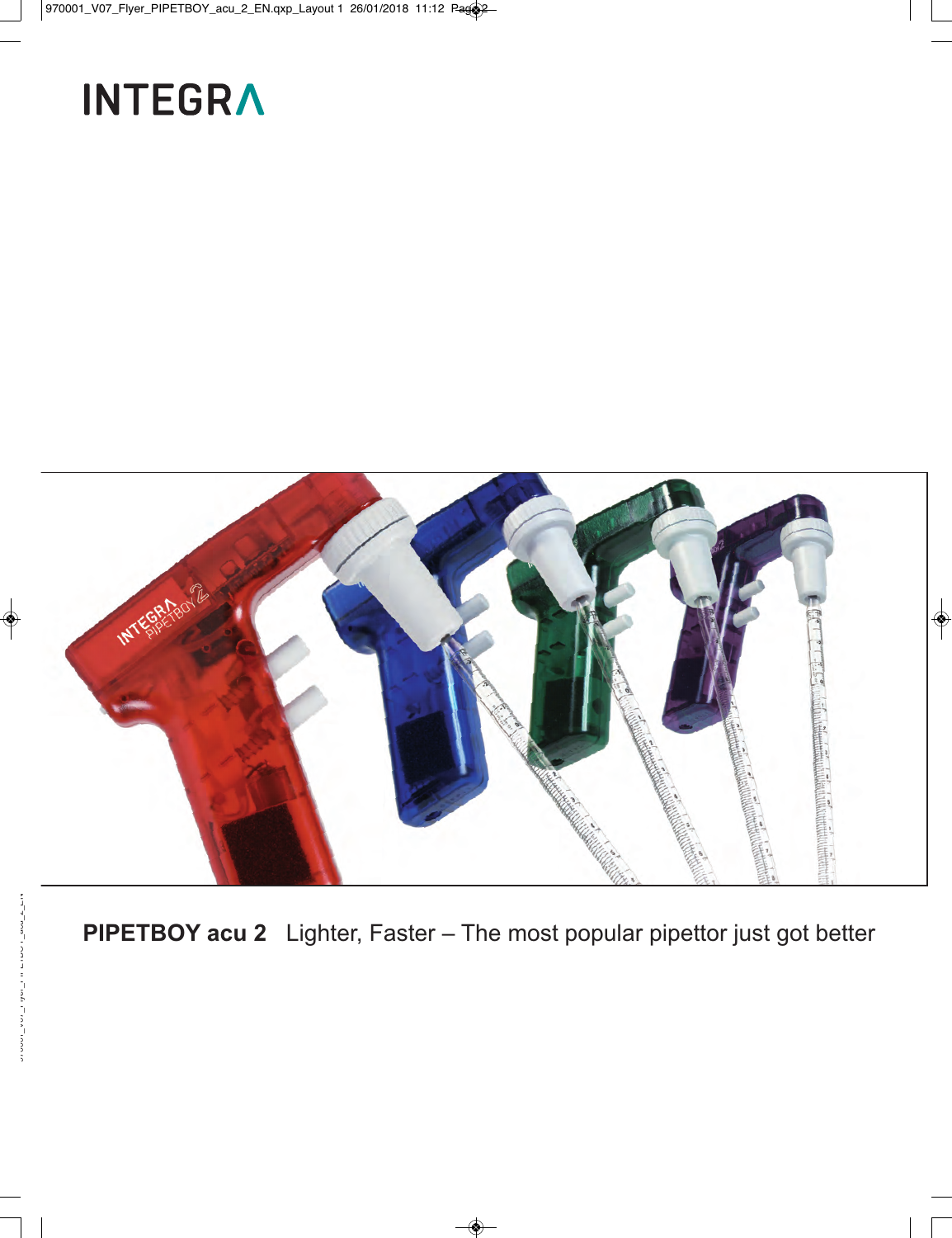### **PIPETBOY acu 2**

With over four decades of liquid handling experience and hundreds of thousands of instruments in use worldwide, INTEGRA pipette controllers have become the reference for precise and efficient serological pipetting.

The second generation of PIPETBOY acu is equipped with the latest technology providing an increased pipetting speed and a significant weight reduction of the instrument. These two features help you to cut your work time and offer you an improved ergonomic pipetting experience. Besides these changes the main benefits of PIPETBOY acu were preserved: the unmatched pipetting precision, the colorful look and the weight balance. Overall we are convinced that we just made the world's most popular pipettor even better!

#### **Lighter**

PIPETBOY acu 2 has been designed following the ergonomic shape recommendations to sit comfortably in the hand and allow your fingers to keep a natural position all along your pipetting activities. With only 195 grams and an optimized weight balance, PIPETBOY acu 2 offers you enhanced ergonomics making even prolonged pipetting stress- and fatique-free.



#### **Faster**

PIPETBOY acu 2 is fitted with a unique motor design providing a wide range of pipetting speed, ideal for use with all commercially available serological pipettes from 1 to 100 ml. The general pipetting speed is conveniently preset with one-hand via the thumb wheel on the back of the instrument in accordance with your application. When working with large volume pipettes, the new Turbo Mode provides the unit with 20 % extra pipetting speed. Simply connect the mains adapter to the instrument to make it the fastest pipette controller on the market.

#### **Unmatched pipetting control**

All PIPETBOY pipette controllers benefit from a unique valve and dosing system, which offers an unmatched control of pipetting speeds from drop by drop or gravity dispense to fast liquid displacement. The speed is easily regulated with the tips of your fingers, providing you with a sensitive control of the liquid level in the pipette.





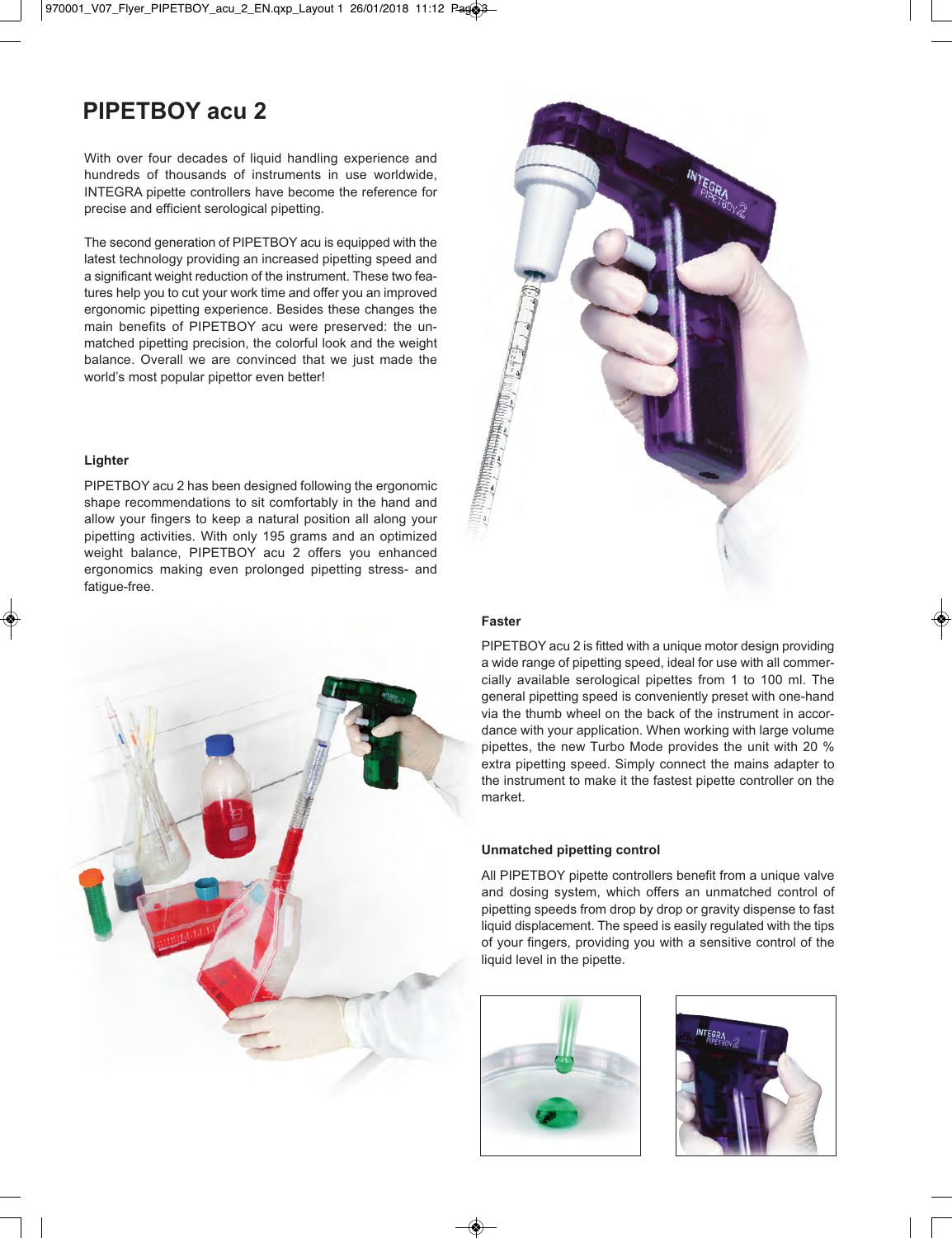#### **Longer operating time**

PIPETBOY acu 2 is equipped with the latest Lithium Ion battery technology, which provides an extended cordless working time of over 6.5 hours non-stop pipetting with a minimal charging time of only 3.5 hours without memory effect.





The LED battery indicator clearly informs you about the charging status of the instrument by simply switching between red and green.

#### **Colored**

PIPETBOY acu 2 is available in six colors so that you can allocate a color to a specific application, avoiding then mixups and allowing you to work more safely. You can also simply choose your favorite one and bring some color into your lab!

The smart design of PIPETBOY acu 2 allows you to place the unit stably on its back side.



### Technical data

| Maximum pipetting speed 13.5 ml/s |                                                            |  |
|-----------------------------------|------------------------------------------------------------|--|
|                                   | (with a 50 ml pipette)                                     |  |
| Gravity dispense                  | Slight pressure on dispense button                         |  |
| Pipette compatibility             | Glass and plastic pipettes with<br>volume from 1 to 100 ml |  |
| Filter protection                 | 0.45 µm (included) or<br>0.2 µm (order separately)         |  |



#### **Safety in mind**

A hydrophobic filter provides PIPETBOY acu 2 with reliable protection from contamination and damage by aerosols and liquids.

The filter is easy to change and available in two sizes (0.45 and 0.2 µm), sterile and unsterile, to fit each lab application.

In case of handling critical liquids, the nose piece including the silicone pipette mount and filter rubber are autoclavable.



#### **Quality you can rely on**

PIPETBOY pipette controllers are designed and manufactured to the highest quality standards and therefore offered with an extended 3 year warranty upon registration.



| Weight               | 195 <sub>g</sub>                                                    |
|----------------------|---------------------------------------------------------------------|
| Operating conditions | 5-40°C, max. 80% RH                                                 |
| Autonomy             | Min. 5500 pipetting cycles of 25 ml<br>(with fully charged battery) |
| Power requirements   | 100-240 VAC, 50/60 Hz                                               |
| Rechargeable battery | Lithium Ion<br>500 mAh                                              |